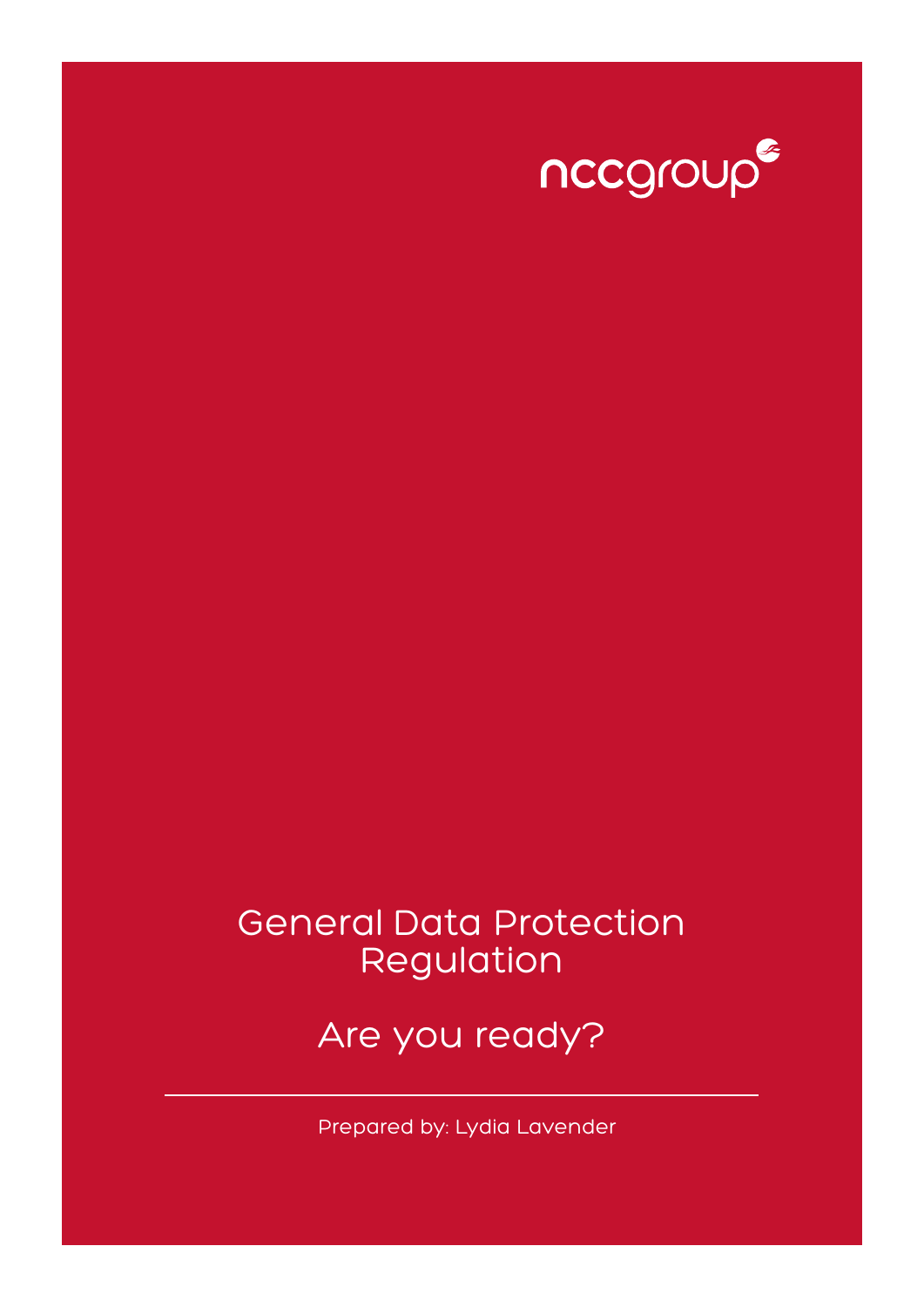# 1 Introduction

The EU General Data Protection Regulation (GDPR) will come into force across all member states (including the UK) on 25 May 2018.

Any doubts around what will happen post-Brexit were removed with the announcement last October (2016) by the Secretary of State for Culture, Media and Sport, Karen Bradley, that the UK will opt in.

Regardless of EU membership, the reach of the new regulation extends to any organisation providing services and/or goods to individuals within the EU, as well as those monitoring the behaviour of EU citizens.

The GDPR replaces the 1995 EU directive (Directive 95/46/EC) and begins a new chapter in European privacy.

This whitepaper will review the new controls against existing controls for the Data Protection Act 1998  $^2$  (DPA) and provide key next steps for businesses to undertake ahead of GDPR enforcement.

## 2 GDPR – what to expect

The following are some of the new controls the GDPR will introduce:

- **Scope:** The GDPR will apply to businesses within the EU and also to organisations outside of the EU if they process the data of EU residents.
- **Single set of rules and one-stop shop:** Each member state will establish a Supervisory Authority (SA), it is the Information Commissioner<sup>3</sup> for the UK, which will be responsible for their country but will work closely with the other SA's for any joint venture or operation.
- **Privacy by design:** Privacy must be built in to all new projects and initiatives including the requirement for privacy impact assessments (PIAs) to be conducted where specific risks occur to the rights of individuals.
- **Consent:** Valid and explicit consent must be given for all data collected and the purpose for its use must be fully explained. Opt-in options must be present for all data collection (supported by the current requirement in the Privacy in Electronic Communication Regulations 2003<sup>4</sup> - PECR) and consent must be retractable at any time. Children under the age of 13 must have verifiable consent provided by a parent or guardian. This will have a major impact on marketing for all organisations and specific attention should be applied to this control.
- **Responsibility and accountability:** The current annual notice requirements remain and are expanded. They must also include the retention time for personal data and contact information for the data controller and data protection officer (see below).
- **Data Protection Officer:** Every organisation with more than 250 employees must nominate a dedicated data protection officer (DPO). The role will require the DPO to be proficient at managing IT processes, data security (including dealing with cyber attacks) and other critical business continuity issues around the holding and processing of personal and sensitive data. These requirements are in addition to understanding the legal compliance requirements of data protection laws and regulations.
- **Data breaches:** The GDPR will require the data protection officer to notify the SA "without undue delay" and within 72 hours of any breach of data security. Failure to notify of a breach could invoke a tier-two fine (see below) or higher from the SA. The notification should also include a risk assessment for informing data subjects of the breach if adverse impact is determined.
- **Fines:** A four-tier fine system will be put in place for breaches with the highest tier resulting in fines of up to €20 million (£15.8 million) or four per cent of global annual turnover (whichever is greater).
- **Right to erasure:** Also called the 'right to be forgotten', this control gives the data subject the right to require a business to permanently delete all information held about them on any one of a number of grounds.
- **Data portability:** A data subject shall be able to transfer their personal data from one electronic processing system to and into another, without being prevented from doing so by the data controller. This will include transfer between organisations as necessary (e.g. changing utility provider).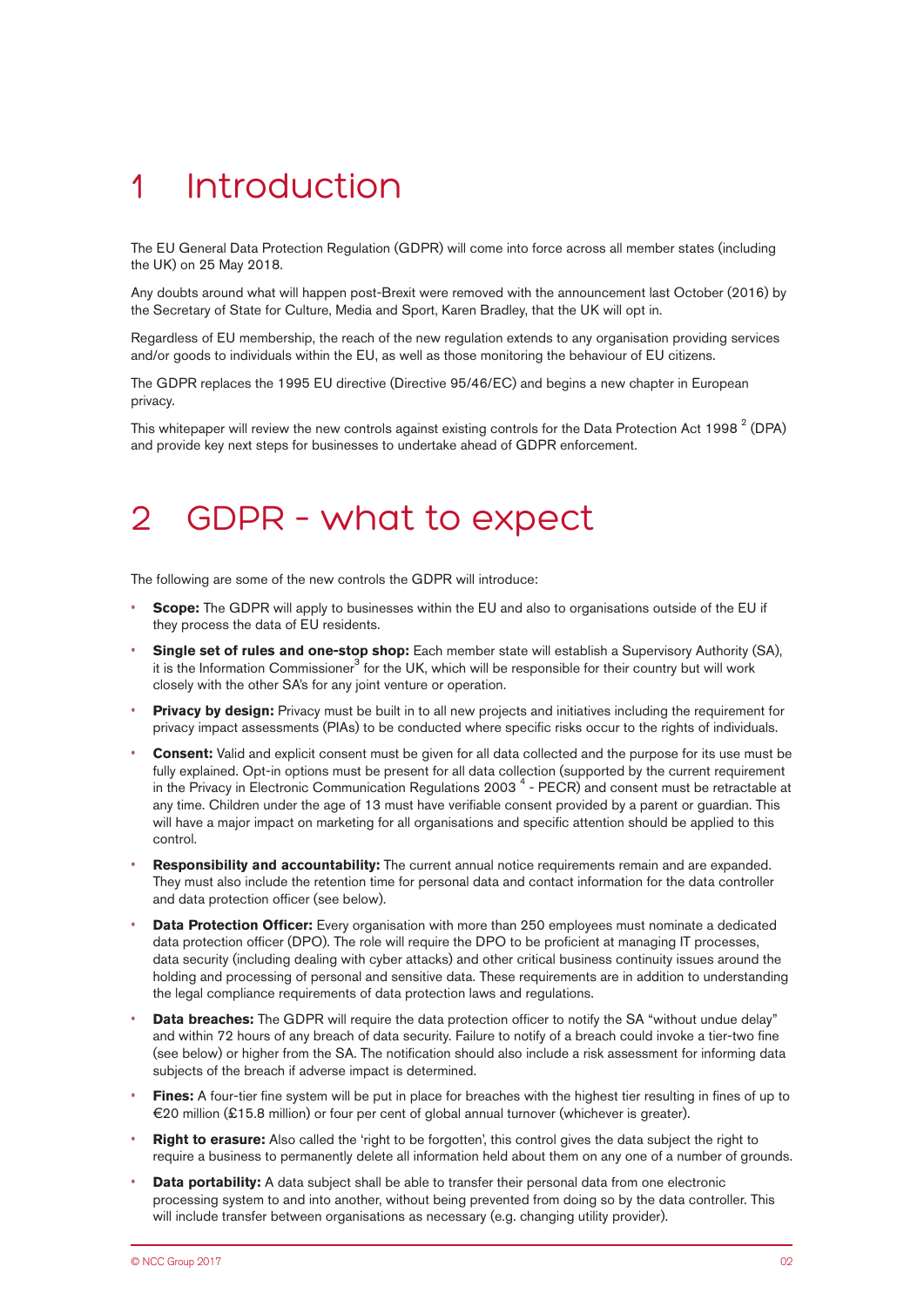# 3 GDPR vs. DPA

Businesses in the UK are currently required to comply with the DPA 1998. The introduction of the GDPR will change some of the current requirements as well as introduce new ones. The table below shows how the GDPR requirements will affect their current counterpart controls:

| <b>GDPR</b>                                                                                                       | <b>DPA</b>                                                                                            | Impact                                                                                       |
|-------------------------------------------------------------------------------------------------------------------|-------------------------------------------------------------------------------------------------------|----------------------------------------------------------------------------------------------|
| Scope: EU and companies with EU<br>data subjects                                                                  | The DPA currently applies to the<br>UK only                                                           | Increase in scope and privacy<br>requirements for non-UK data<br>subject                     |
| Single set of rules and one-stop<br>shop - SA in each country                                                     | The ICO is the governing body with<br>complaints against the ICO going to<br>the information tribunal | A single SA to monitor compliance<br>with support from other SA's when<br>required           |
| Privacy by design - Privacy impact<br>assessment (PIAs) for all projects<br>and initiatives                       | PIAs should be conducted for<br>new projects - not currently a<br>requirement                         | PIAs are mandatory for all new<br>projects and initiatives impacting<br>privacy              |
| Consent - opt-in for all data<br>collections with clear and concise<br>privacy notices                            | PECR requires opt-in but the DPA<br>currently does not                                                | Requirement for opt-in for all data<br>collection                                            |
|                                                                                                                   | Privacy notices are required at all<br>points of data collection                                      | Privacy notices must be prominent<br>and in plain English                                    |
| Responsibility and accountability -<br>notification requirements to include<br>data retention and contact details | Annual notification to the ICO for<br>data processing                                                 | Additional requirements for<br>notification on an annual basis                               |
| Data Protection Officer - required<br>for companies with more than 250<br>employees                               | No current requirement to have a<br>dedicated DPO                                                     | A dedicated DPO must be in place<br>for all organisations with more than<br>250 employees    |
| Data breaches - mandatory<br>notification within 72 hours                                                         | Notification is encouraged but not<br>required                                                        | All data breaches must be reported<br>to the relevant SA within 72 hours                     |
| Fines - up to $€20m$ or 4% annual<br>global turnover                                                              | Fines are currently up to £500,000<br>or 1% of annual turnover                                        | Massive increase in potential fines<br>for breaches or non-compliance                        |
| Right to erasure $-$ removal of all<br>records (including web presence)<br>for a data subject                     | No current requirement to<br>remove all data related to an<br>individual                              | Systems must be reviewed and<br>developed to allow deletion of<br>specific records as needed |
| Data portability - ability to transfer<br>data between electronic systems                                         | No current requirement to provide<br>ease of transfer between systems                                 | New systems must be developed<br>with portability as a requirement                           |